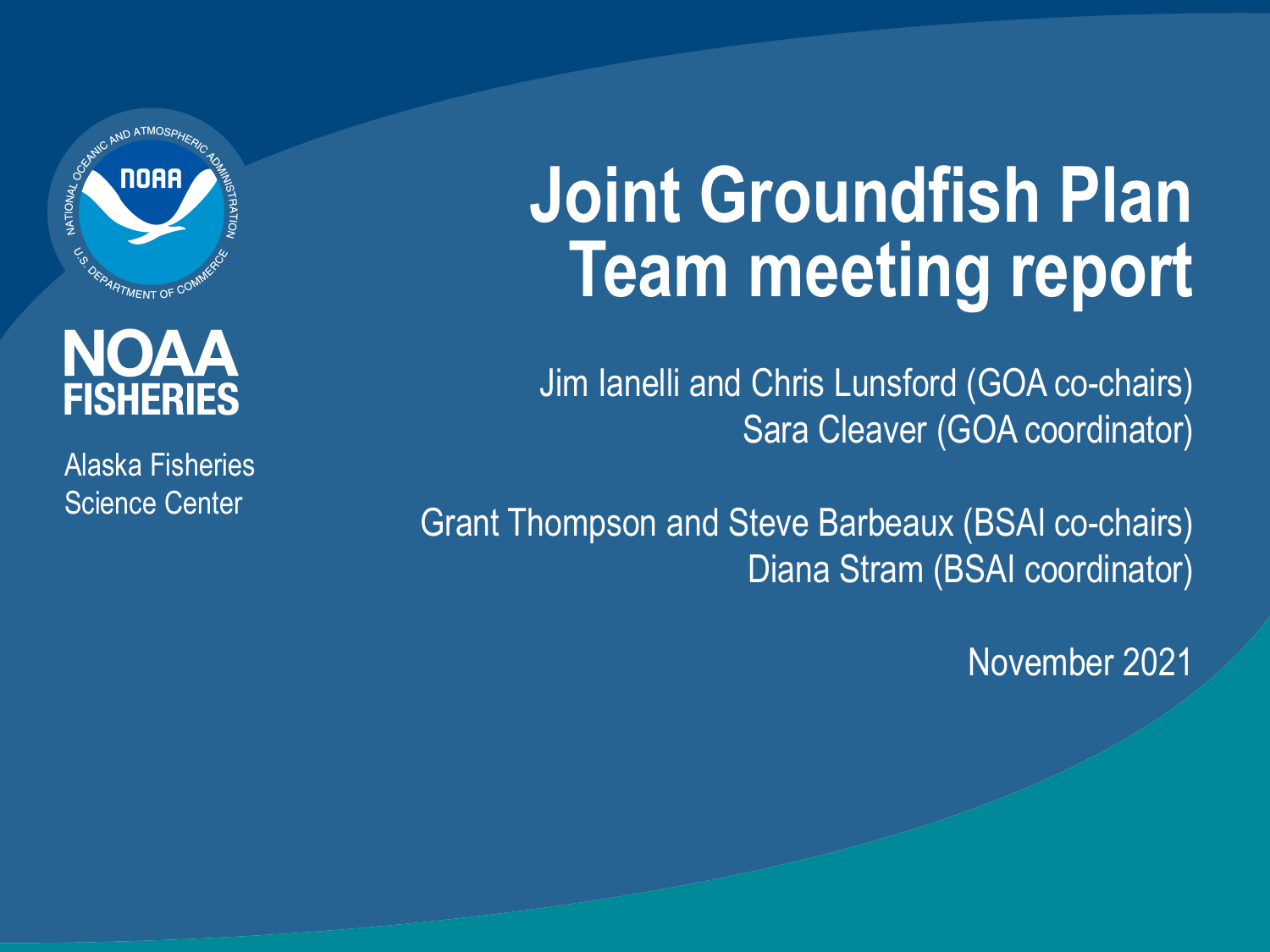$12$ Groundfish Fisheries of the Gulf of Alaska (GOA) and Bering Sea Aleutian Islands (BSAI)

> North Pacific Fishery Management Council 1007 West Third, Suite 400 Anchorage, Alaska 99501 November 15, 2021

#### **BSAI Team GOA Team**

| <b>Grant Thompson</b> | AFSC REFM (co-chair) | Jim lanelli              | AFSC REFM (co-chair) |
|-----------------------|----------------------|--------------------------|----------------------|
| <b>Steve Barbeaux</b> | AFSC REFM (co-chair) | <b>Chris Lunsford</b>    | AFSC ABL (co-chair)  |
| Diana Stram           | NPFMC (coordinator)  | Sara Cleaver             | NPFMC (coordinator)  |
| <b>Mary Furuness</b>  | <b>NMFS AKRO</b>     | <b>Obren Davis</b>       | <b>NMFS AKRO</b>     |
| Alan Haynie           | AFSC REFM            | Craig Faunce             | <b>AFSC FMA</b>      |
| <b>Allan Hicks</b>    | <b>IPHC</b>          | Lisa Hillier             | <b>WDFW</b>          |
| Lisa Hillier          | WDFW                 | Pete Hulson              | <b>AFSC ABL</b>      |
| Kirstin Holsman       | <b>AFSC REFM</b>     | Sandra Lowe              | <b>AFSC REFM</b>     |
| Phil Joy              | ADF&G                | Nat Nichols              | ADF&G                |
| Andy Kingham          | AFSC FMA             | Jan Rumble               | ADF&G                |
| Kalei Shotwell        | <b>AFSC REFM</b>     | Paul Spencer             | <b>AFSC REFM</b>     |
| Cindy Tribuzio        | AFSC ABL             | Marysia Szymkowiak       | <b>AFSC REFM</b>     |
|                       |                      | <b>Kresimir Williams</b> | AFSC RACE            |
|                       |                      | <b>Andrew Olson</b>      | ADF&G                |

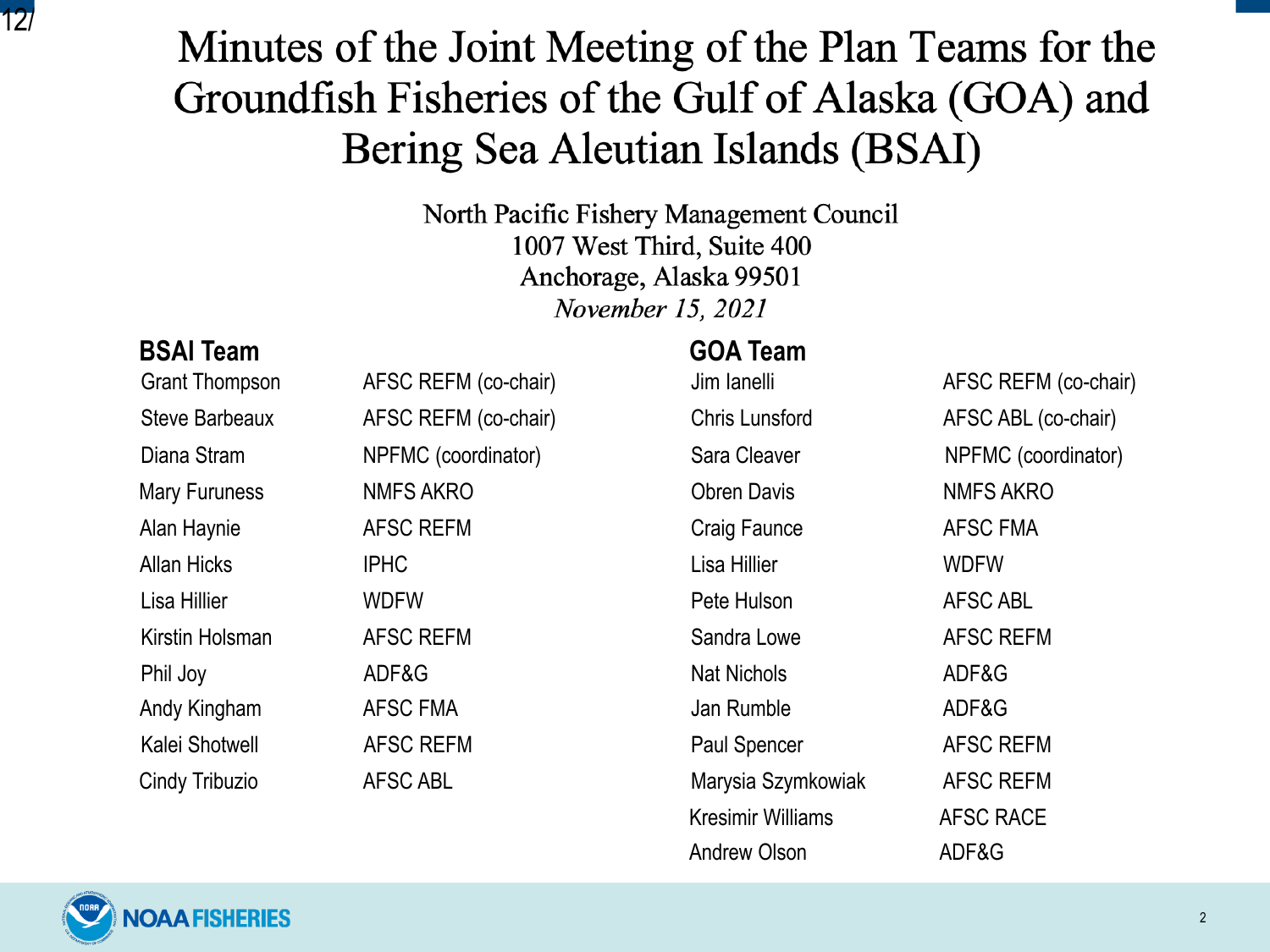# **Joint Plan Team Meeting overview and agenda**

#### **Overview**

- Date: November 15th
- Place: Online
- Participation: 24 Team members present (4 vacancies remain)
- Numerous AFSC and AKRO staff and members of the public

#### Agenda

- EBS/NBS Survey
- Essential Fish Habitat
- Comments on Assessments in General
- Sablefish
- Economic SAFE

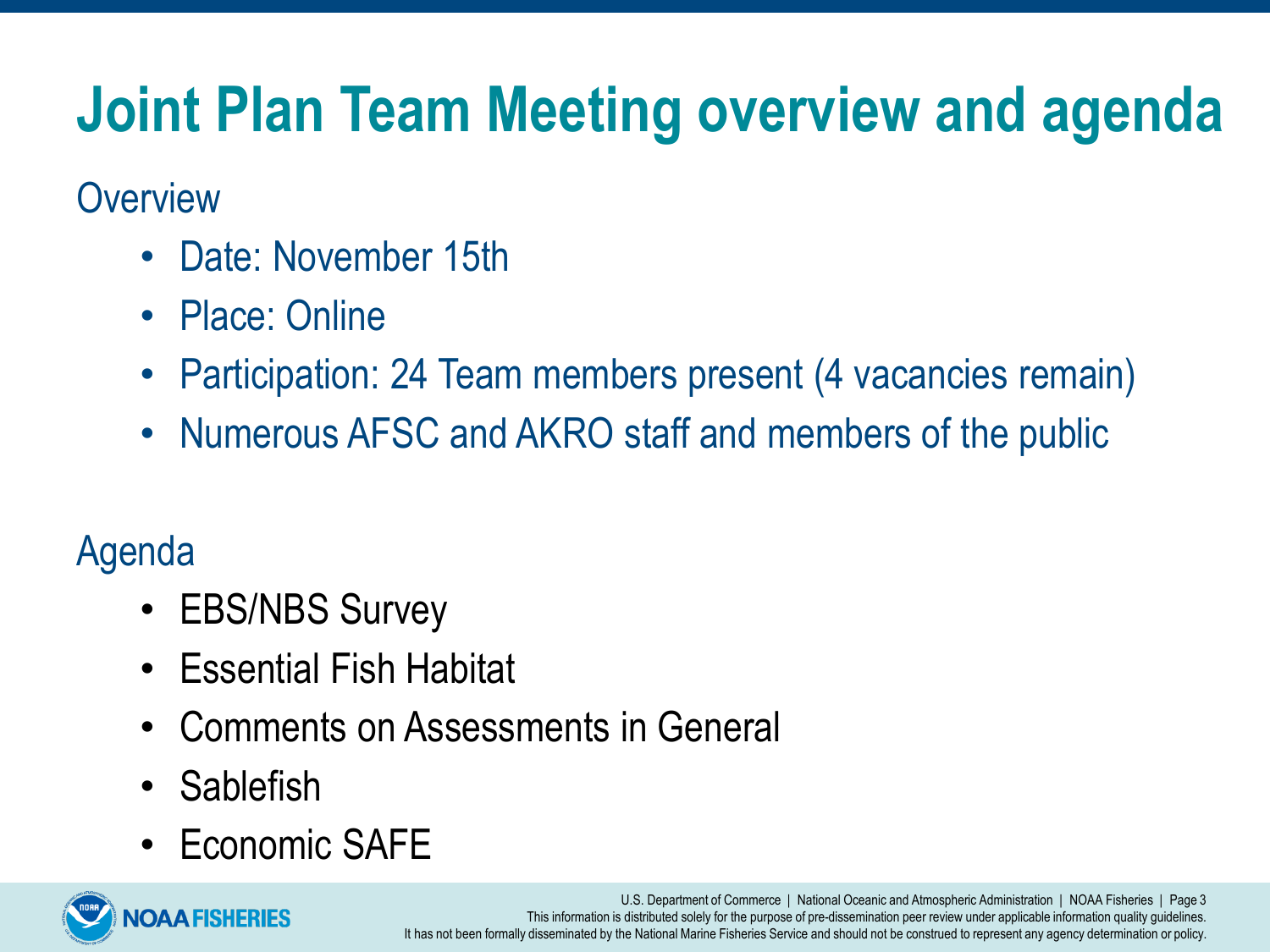# **Essential Fish Habitat**

Iterative review of components 1 (EFH descriptions and maps) and 7 (prey species lists and locations)

Next steps

- Presentation to the Crab Plan Team and Ecosystem Committee in January 2022
- SSC in February 2022.



U.S. Department of Commerce | National Oceanic and Atmospheric Administration | NOAA Fisheries | Page 4 This information is distributed solely for the purpose of pre-dissemination peer review under applicable information quality guidelines. It has not been formally disseminated by the National Marine Fisheries Service and should not be construed to represent any agency determination or policy.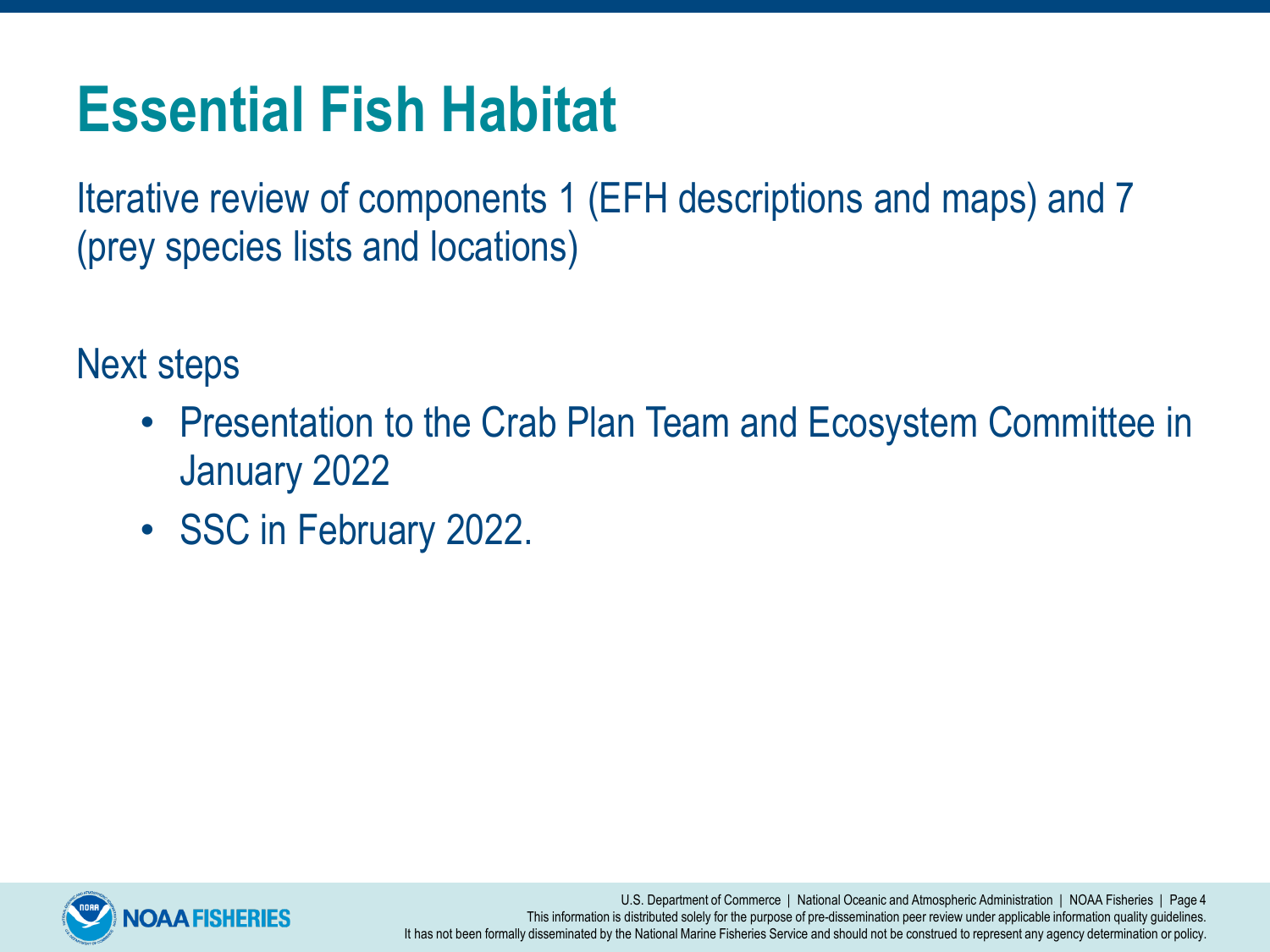#### **Comments on Assessments in General**

- Given challenges conducting stock assessments during these times
	- Suggest that informal (internal) reviews be conducted out of cycle
	- Encouraged authors to collaborate on issues they have in common to develop shared tools for use by all authors
- Relative to ESP, the Teams noted ambiguity in some indicators
	- E.g., the decrease in BSAI incidental sablefish catch: "good" or "bad"
	- **The Teams recommended "grey" traffic light color coding**

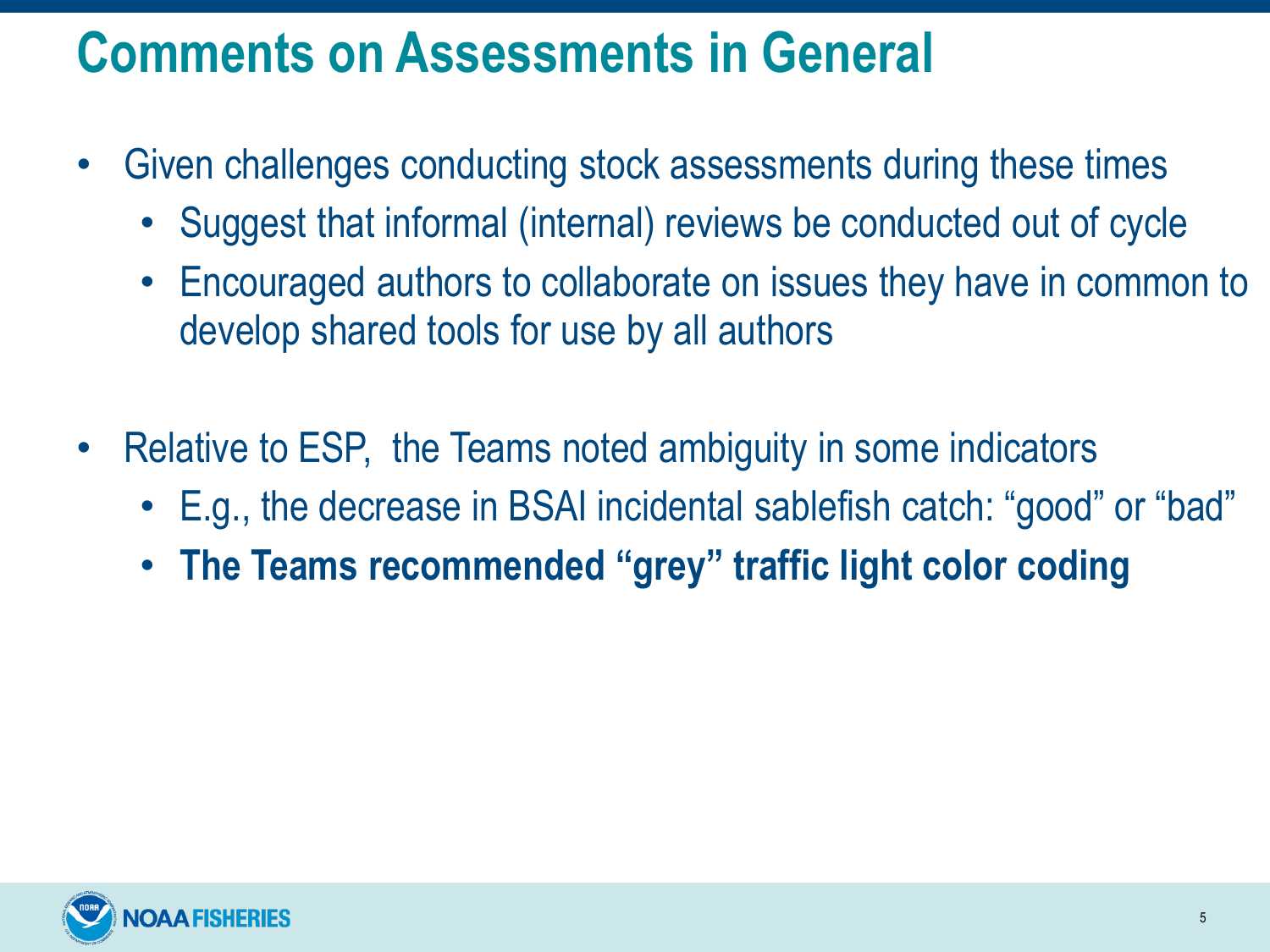### **Sablefish assessment**



U.S. Department of Commerce | National Oceanic and Atmospheric Administration | NOAA Fisheries | Page 6 This information is distributed solely for the purpose of pre-dissemination peer review under applicable information quality guidelines. It has not been formally disseminated by the National Marine Fisheries Service and should not be construed to represent any agency determination or policy.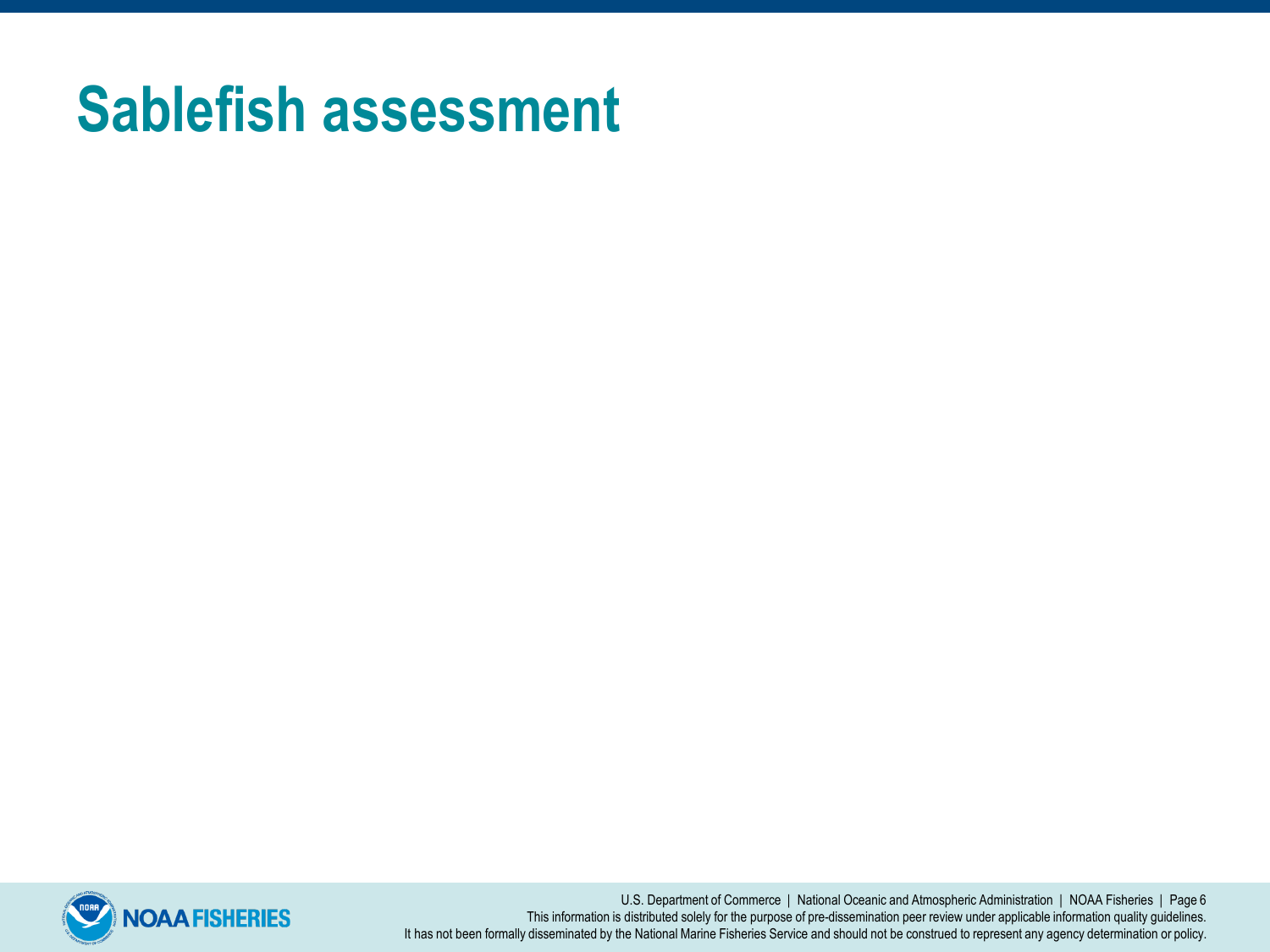#### **Sablefish**

ESP-comment covered under general assessment issues

The Teams noted that changes in behavior due to observer restructuring in 2013 likely had impacts on some fishery performance indicators.

• **The Teams recommend that the authors explore the impacts of the 2013 switch to a new deployment plan and subsequent coverage changes on CPUE.**



U.S. Department of Commerce | National Oceanic and Atmospheric Administration | NOAA Fisheries | Page 7 This information is distributed solely for the purpose of pre-dissemination peer review under applicable information quality guidelines. It has not been formally disseminated by the National Marine Fisheries Service and should not be construed to represent any agency determination or policy.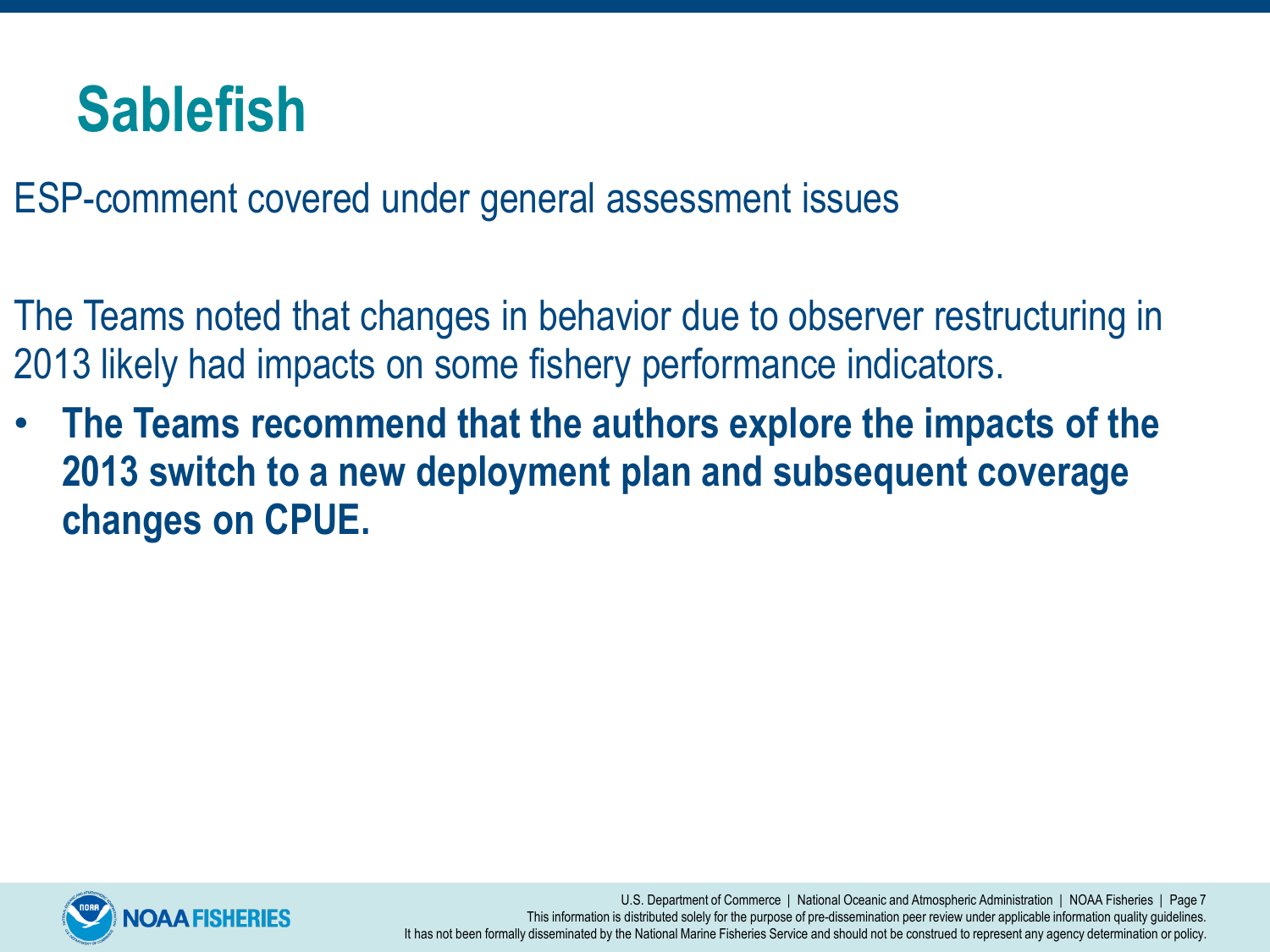# **Sablefish**

- Logbook/CPUE issues
- **The Teams agree that the fishery CPUE and logbook data are valuable to the assessment and recommend that the agencies involved prioritize access to these data so they are available with sufficient time to be incorporated into the assessment**.



U.S. Department of Commerce | National Oceanic and Atmospheric Administration | NOAA Fisheries | Page 8 This information is distributed solely for the purpose of pre-dissemination peer review under applicable information quality guidelines. It has not been formally disseminated by the National Marine Fisheries Service and should not be construed to represent any agency determination or policy.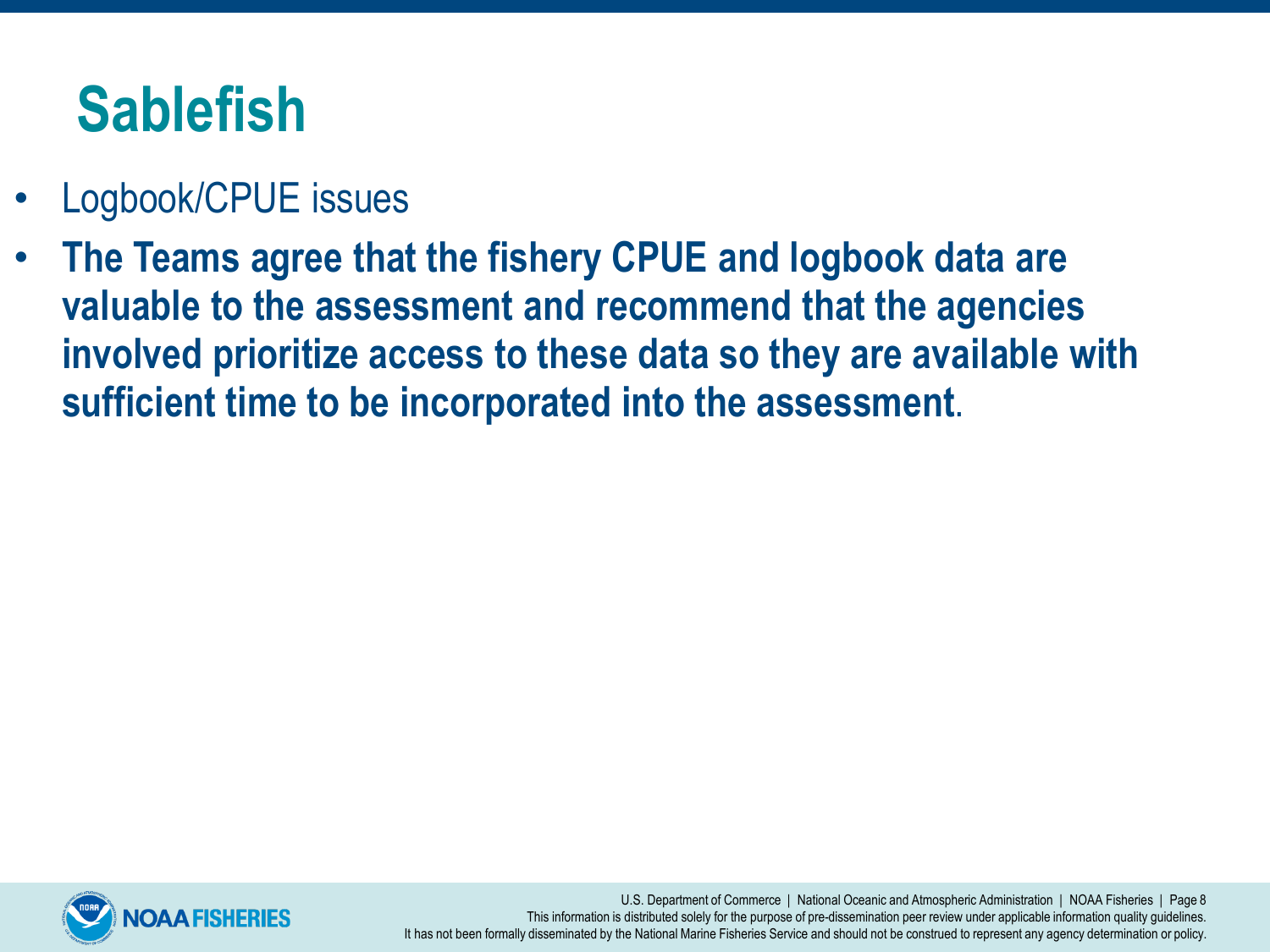### **Sablefish**

Author recommended 2022 ABC (with whale depredation adjustments).

| <b>Area</b>                  | AI    | BS    | WG    | $\bf CG$ | <b>WY*</b> | $EY^*$ | <b>Total</b> |
|------------------------------|-------|-------|-------|----------|------------|--------|--------------|
| 2021 ABC                     | 4,727 | 3,420 | 3,253 | 9,644    | 3,471      | 5,326  | 29,841       |
| 2022 ABC                     | 6,486 | 5,305 | 3,821 | 10,008   | 3,179      | 6,064  | 34,863       |
| 2018 - 2020 Avg. Depredation | 16    | 26    | 81    | 41       | 44         | 89     | 297          |
| Ratio 2022:2021 ABC          | 1.37  | 1.55  | 1 17  | 1.04     | 0.92       | 1.14   | 1.17         |
| Deduct 3-Year Adjusted Avg.  | $-23$ | $-41$ | $-95$ | $-43$    | $-40$      | $-101$ | $-342$       |
| **2022 ABC <sub>w</sub>      | 6,463 | 5,264 | 3,727 | 9,965    | 3,139      | 5,963  | 34,521       |
| Change from 2021 $ABC_w$     | 37%   | 55%   | 16%   | $5\%$    | $-9\%$     | 13%    | 17%          |

\*Before 95:5 hook and line : trawl split between WY and EY/SE shown below.

 $*<sup>*</sup>ABC<sub>w</sub>$  is the author recommended ABC that accounts for whale depredation.

Author recommended 2022 - 2023 ABCs by Sector in West Yakutat and East Yakutat/Southeast adjusted for the 95:5 hook-and-line : trawl split in the EGOA.

|      | West    | E. Yakutat/ |
|------|---------|-------------|
| Year | Yakutat | Southeast   |
| 2022 | 3,437   | 5,665       |
| 2023 | 3,159   | 5,398       |

\*ABCs represent total regional ABC across gears, but with the 5% trawl allocation in EY/SE reallocated to WY.



U.S. Department of Commerce | National Oceanic and Atmospheric Administration | NOAA Fisheries | Page 9 This information is distributed solely for the purpose of pre-dissemination peer review under applicable information quality guidelines. It has not been formally disseminated by the National Marine Fisheries Service and should not be construed to represent any agency determination or policy.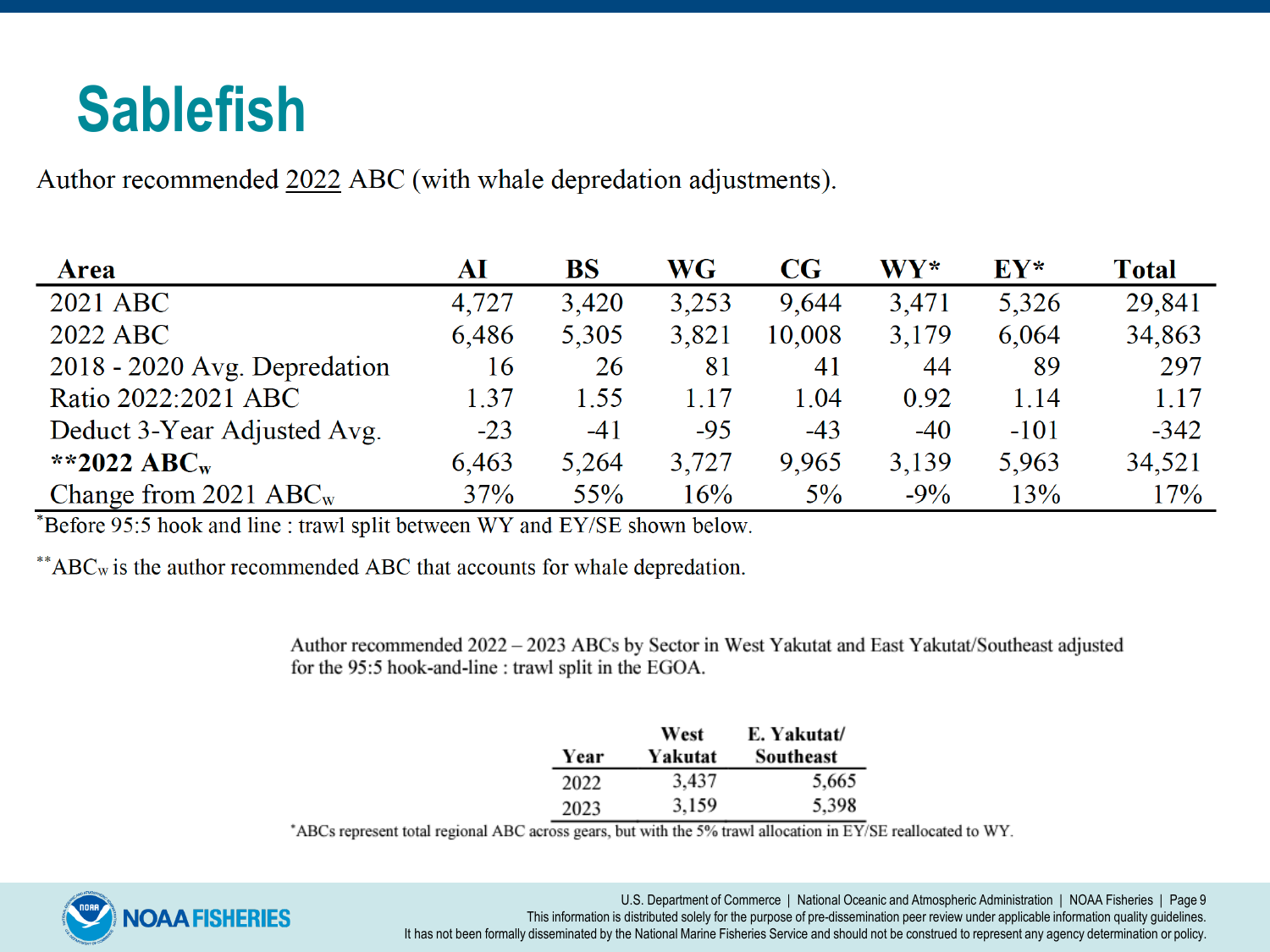# ECONOMIC SAFE

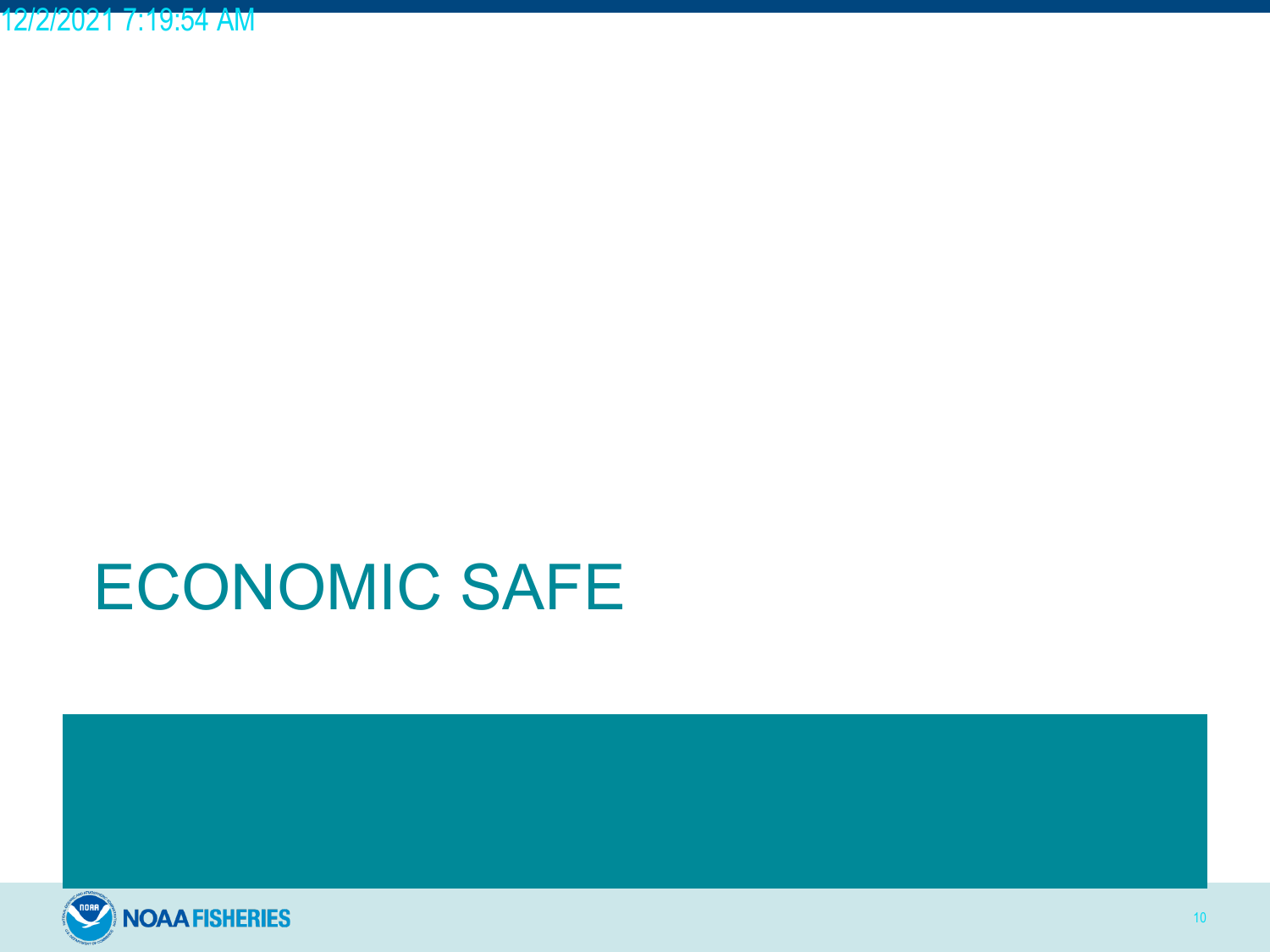# **Economic Status report contents**

- Executive Summary: 2020 highlights
	- Report Card Metrics
	- Plan Team Reports (forthcoming)
- Overview of the Economic Data Tables
- Economic Data Tables
	- All Alaska summary Tables (1-9)
	- BSAI data Tables (10-25)
	- GOA data Tables (26-41)
	- Halibut data Tables (H1-H10).

Tables primarily cover: Retained catch, ex-vessel value and prices, first-wholesale production and prices, vessel counts, and fishing and crew weeks.

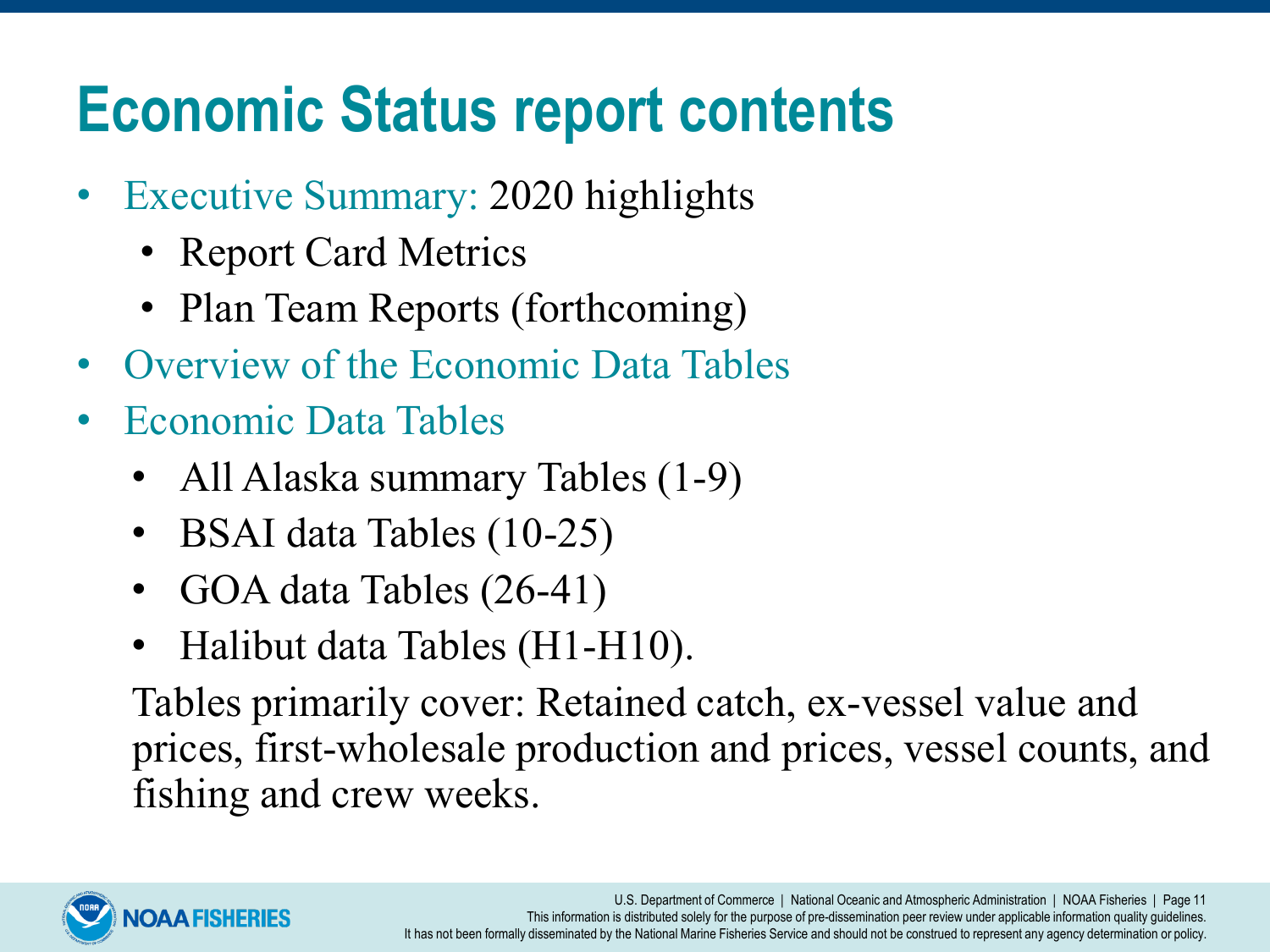#### **Economic SAFE chapter** <https://reports.psmfc.org/akfin/f?p=501:2001>